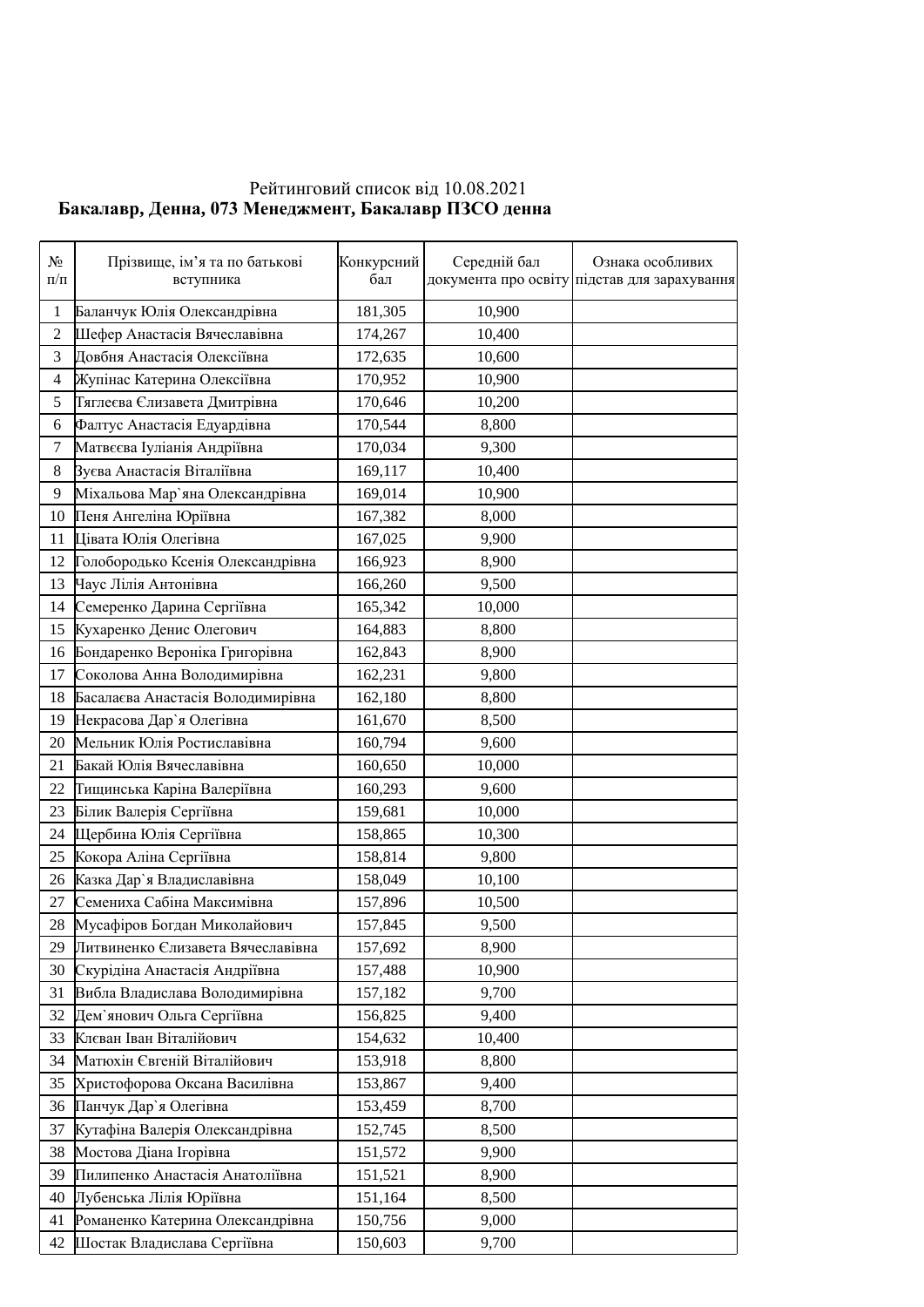| 43 | Глущук Ксенія Віталіївна        | 150,297 | 9,100  |  |
|----|---------------------------------|---------|--------|--|
| 44 | Дрюк Сніжана Олексіївна         | 149,818 | 10,500 |  |
| 45 | Гусейнова Айсель Шахін кизи     | 149,787 | 9,700  |  |
| 46 | Іваніченко Максим Олександрович | 149,736 | 9,500  |  |
| 47 | Глущенко Дар'я Андріївна        | 149,481 | 10,200 |  |
| 48 | Синілова Лілія Володимирівна    | 149,430 | 9,800  |  |
| 49 | Лебідь Ксенія Дмитрівна         | 149,379 | 10,000 |  |
| 50 | Карпенко Тетяна Віталіївна      | 148,673 | 9,800  |  |
| 51 | Оганян Анастасія Олександрівна  | 148,665 | 10,200 |  |
| 52 | Лук'яненко Марія Сергіївна      | 147,951 | 9,300  |  |
| 53 | Осадча Анна Миколаївна          | 147,696 | 9,600  |  |
| 54 | Желудько Ірина Віталіївна       | 147,477 | 8,600  |  |
| 55 | Перетятко Аліна Романівна       | 147,390 | 8,800  |  |
| 56 | Федченко Віктор Юрійович        | 146,574 | 10,200 |  |
| 57 | Удовікова Богдана Валеріївна    | 146,217 | 8,200  |  |
| 58 | Макаренко Денис Олександрович   | 146,217 | 7,800  |  |
| 59 | Черник Карина Романівна         | 145,864 | 9,700  |  |
| 60 | Сіденко Людмила Олексіївна      | 145,656 | 7,400  |  |
| 61 | Єрмоленко Уляна Максимівна      | 145,299 | 8,000  |  |
| 62 | Сідько Анастасія Денисівна      | 144,891 | 8,400  |  |
| 63 | Суслова Ксенія Вадимівна        | 144,432 | 8,200  |  |
| 64 | Шкурятько Анастасія Олегівна    | 144,126 | 9,400  |  |
| 65 | Ботнаренко Віолета Сергіївна    | 143,887 | 9,000  |  |
| 66 | Бочковська Каріна Сергіївна     | 143,820 | 7,900  |  |
| 67 | Троцько Назар Юрійович          | 143,310 | 9,600  |  |
| 68 | Швед Анна В'ячеславівна         | 143,106 | 8,600  |  |
| 69 | Колінько Олександра Анатоліївна | 142,392 | 7,300  |  |
| 70 | Домащенко Анна Вікторівна       | 142,015 | 9,200  |  |
| 71 | Обознікова Марина Сергіївна     | 141,780 | 8,200  |  |
| 72 | Алєксєєнко Катерина Ігорівна    | 141,678 | 8,400  |  |
| 73 | Завірюха Інна Володимирівна     | 141,270 | 8,300  |  |
| 74 | Павленко Аліна Михайлівна       | 140,658 | 9,300  |  |
| 75 | Погрібняк Діана Вікторівна      | 140,454 | 6,500  |  |
| 76 | Горяна Єлизавета Сергіївна      | 139,995 | 9,400  |  |
| 77 | Коцюруба Лілія Сергіївна        | 139,830 | 8,900  |  |
| 78 | Запаря Владислава Сергіївна     | 139,638 | 9,900  |  |
| 79 | Гемай Софія Миколаївна          | 139,332 | 9,400  |  |
| 80 | Кірнос Данило Іванович          | 139,230 | 8,500  |  |
| 81 | Шутурова Анастасія Сергіївна    | 139,179 | 9,500  |  |
| 82 | Колєснік Сніжана Дмитрівна      | 139,077 | 8,700  |  |
| 83 | Полюк Еріка Миколаївна          | 138,771 | 8,900  |  |
| 84 | Єдун Анастасія Олександрівна    | 138,516 | 7,900  |  |
| 85 | Іщук Ангеліна Сергіївна         | 137,802 | 10,000 |  |
| 86 | Громовой Ілля Ростиславович     | 137,700 | 8,800  |  |
| 87 | Дуков Олександр Олександрович   | 137,088 | 10,200 |  |
| 88 | Пилипенко Ярослав Іванович      | 136,833 | 9,700  |  |
| 89 | Гагавчук Богдана Миколаївна     | 136,374 | 10,300 |  |
| 90 | Кононенко Ангеліна Сергіївна    | 136,323 | 9,200  |  |
| 91 | Нейман Артем Андрійович         | 136,017 | 8,200  |  |
| 92 | Нечитайло Сергій Сергійович     | 135,915 | 6,900  |  |
| 93 | Кравченко Петро Валерійович     | 135,456 | 7,600  |  |
| 94 | Шевченко Валерія Вікторівна     | 135,252 | 9,100  |  |
| 95 | Кремінь Богдана Сергіївна       | 135,099 | 9,000  |  |
|    |                                 |         |        |  |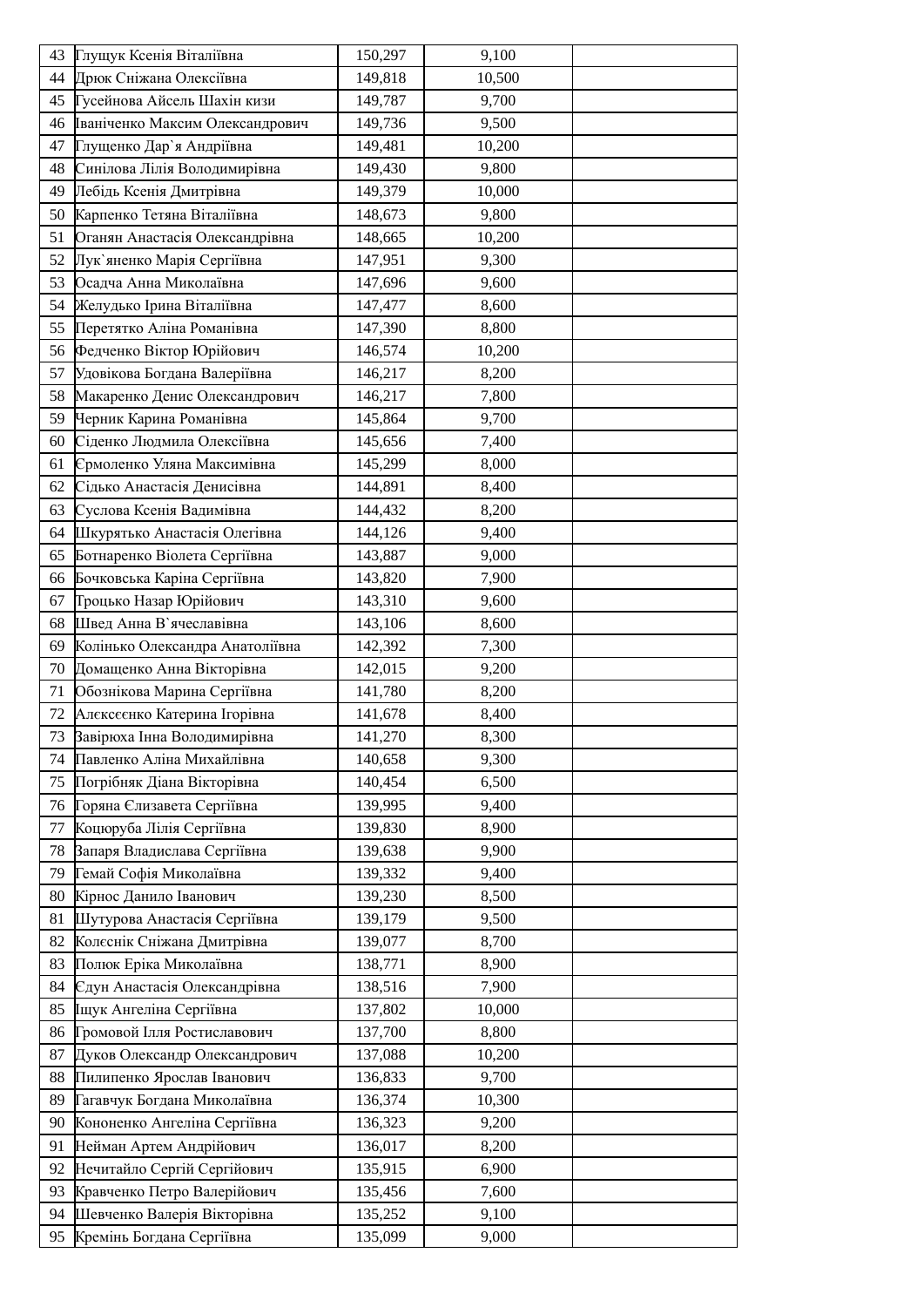|     | 96 Щербіна Тарас Сергійович                                  | 134,640            | 8,000          |  |
|-----|--------------------------------------------------------------|--------------------|----------------|--|
| 97  | Сисоєва Вероніка Андріївна                                   | 133,977            | 9,900          |  |
| 98  | Самойленко Анастасія Олександрівна                           | 133,722            | 7,000          |  |
| 99  | Скрипник Максим Віталійович                                  | 133,620            | 9,000          |  |
| 100 | Сидорня Уляна Сергіївна                                      | 133,110            | 8,900          |  |
|     | 101 Борзов Даніїл Олександрович                              | 132,804            | 7,900          |  |
|     | 102 Мартіросян Давід Альбертович                             | 132,753            | 8,300          |  |
|     | 103 Переверзєв Дмитро Ігорович                               | 132,651            | 7,400          |  |
|     | 104 Погвиненко Софія Костянтинівна                           | 132,549            | 9,400          |  |
|     | 105 Ігнатьєв Родіон Костянтинович                            | 132,447            | 8,600          |  |
|     | 106 Сойко Карина Андріївна                                   | 132,396            | 8,600          |  |
|     | 107 Сушин Станіслав Миколайович                              | 132,243            | 8,500          |  |
|     | 108 Ященко Олександр Олександрович                           | 131,835            | 5,200          |  |
|     | 109 Корольова Олександра Сергіївна                           | 131,784            | 9,100          |  |
|     | 110 Сальгаб Карін Шаріф                                      | 131,325            | 9,500          |  |
|     | 111 Горчаков Вадим Миколайович                               | 131,223            | 7,500          |  |
|     | 112 Вленко Влада Романівна                                   | 131,121            | 7,700          |  |
|     | 113 Шмигельська Ірина Андріївна                              | 130,866            | 8,600          |  |
|     | 114 Кулига Анастасія Сергіївна                               | 130,560            | 8,200          |  |
|     | 115 Прокопюк Вероніка Романівна                              | 130,305            | 8,500          |  |
|     | 116 Гайдар Олексій Сергійович                                | 129,795            | 8,100          |  |
|     | 117 Горяник Ірина Владиславівна                              | 128,979            | 9,800          |  |
|     | 118 Білоусов Ярослав Артемович                               | 128,877            | 8,300          |  |
|     | 119 Козицька Діана Вадимівна                                 | 128,673            | 8,100          |  |
| 120 | Переворська-Ісакова Марія                                    | 128,112            | 6,800          |  |
|     | Олександрівна                                                |                    |                |  |
|     | 121 Берневек Олександра Ігорівна                             | 127,704            | 7,800          |  |
|     | 122 Полуніна Валерія Михайлівна                              | 127,657            | 9,800          |  |
|     | 123 Батура Ангеліна Віталіївна                               | 127,602            | 7,700          |  |
|     | 124 Єнотов Михайло Максимович                                | 127,551            | 6,300          |  |
|     | 125 Пісьменова Анна Павлівна                                 | 127,085            | 9,400          |  |
|     | 126 Браташ Ігор Валерійович                                  | 126,786            | 8,400          |  |
|     | 127 Яшан Яна Дмитрівна                                       | 126,531            | 8,800          |  |
|     | 128 Сівоха Владислав Дмитрович                               | 126,480            | 8,600          |  |
|     | 129 Муранов Максим Андрійович                                | 125,970            | 7,500          |  |
|     | 130 Фесенко Олеся Сергіївна                                  | 125,868            | 8,300          |  |
|     | 131 Салов Микита Сергійович                                  | 125,664            | 8,300          |  |
|     | 132 Лянний Данило Сергійович                                 | 125,524            | 7,000          |  |
|     | 133 Грабарь Анастасія Євгенівна                              | 125,511            | 8,500          |  |
|     | 134 Явтушенко Маріанна Олександрівна                         | 124,644            | 8,600          |  |
|     | 135 Коновалова Анастасія Данилівна                           | 123,879            | 8,200          |  |
|     | 136 Шкарін Микита Владиславович                              | 123,522            | 7,100          |  |
|     | 137 Путинцева Марія Артемівна                                | 123,471            | 9,200          |  |
|     | 138 Павлікова Анастасія Андріївна                            | 123,471            | 7,900          |  |
|     | 139 Гнатович Дмитро Михайлович                               | 122,910            | 8,900          |  |
|     | 140 Стасенко Володимир Євгенійович                           | 122,502            | 7,600          |  |
|     | 141 Бєляєва Дар'я Юріївна                                    | 122,145            | 7,600          |  |
|     | 142 Сидорук Андрій Юрійович                                  | 121,890            | 8,700          |  |
|     | 143 Демиденко Сгор Євгенович                                 | 121,431            | 6,400          |  |
|     | 144 Арсентьєв Данило Сергійович                              | 121,074            | 7,800          |  |
|     | 145 Голочко Дар'я Русланівна<br>146 Чегрин Дмитро Сергійович | 120,870<br>119,442 | 7,700<br>7,900 |  |
|     | 147 Ступак Єлизавета Юріївна                                 | 118,626            | 7,100          |  |
|     | 148 Дубко Віолета Володимирівна                              | 118,371            | 8,000          |  |
|     |                                                              |                    |                |  |